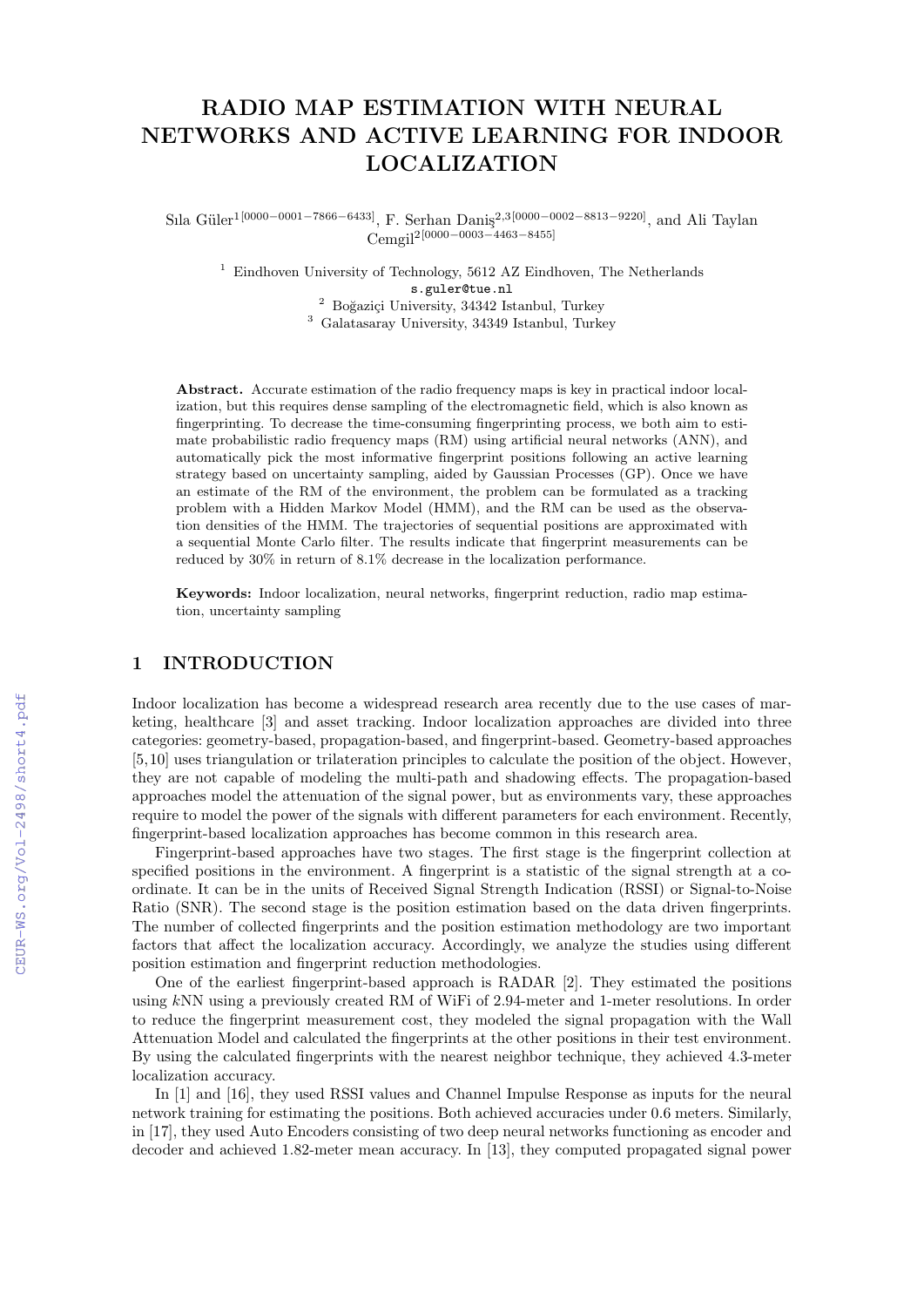distributions for each position and stored them in a probabilistic RM. They used both maximum likelihood estimation (MLE) and neural networks in localization stage and achieved 0.27-meter and 1-meter positioning error respectively. In [\[14\]](#page-6-0), they generated a magnetic field map with the Gaussian Processes. They used Sequential Monte Carlo Method for the localization and achieved a 4.87-meter median position accuracy.

In [\[7\]](#page-6-1), they focus on fingerprint reduction by extracting the hidden structure and redundancy of fingerprint matrices by using Singular Value Decomposition (SVD). The missing values were imputed via the  $kNN$  algorithm. They recovered the original fingerprints from only 5% of the collected data with an error rate less than 14%. In [\[9\]](#page-6-2), they suggested an artificial fingerprint generation method based on signal propagation model. They generated two different RMs with the measured and the artificially generated fingerprints. They used the kNN approach to evaluate the localization performance based on these maps. They reduced the positioning error by 63% with the artificially generated fingerprints.

In this work, we hypothetize that both neighboring fingerprints and their coordinates are related to each other. Modeling these relations with Gaussian Processes (GP) and Artificial Neural Networks (ANN), we propose a novel reduction strategy to be applied to any fingerprint-based localization problem. Our reduction strategy combines two methods: ANNs are used to estimate the RM of fingerprints in the positions where no fingerprint data is originally available, and GPs are used to model the uncertainty of fingerprints. For evaluation, we compare the localization error with and without these methods. We approach our problem as a tracking problem based on HMM and use SMC to approximate the original trajectory. We calculate the localization error by comparing the estimated trajectory with the ground truth.

## 2 METHODOLOGY

#### 2.1 Radio Frequency Map Estimation

The relationship between an RSSI distribution at a position and its 2D position coordinates is a complex relationship, as it bases on the degenerative effects on signals, such as path loss, shadowing, or even the architecture of the environment. ANNs are good at modeling complex relationships and multi-class classification problems where the output layer represents a probability distribution.

Five different sets of input features,  $S_i$ , are constructed with different combinations of the following features: the distances between a BLE transmitter (i.e. beacon) and a bluetooth receiver (i.e., dongle), fingerprints in the form of RSSI histograms on the neighboring positions and their distances to the beacon. In Table [1,](#page-1-0)  $PT$  stands for the distance of the position to the beacon,  $PF_i$ for the distance of the position to the  $i^{th}$  closest fingerprint,  $TF_i$  for the distance between the  $i^{th}$ closest fingerprint and the beacon and  $H_i$  for the histogram on the  $i^{th}$  closest fingerprint, with indices for the rank of the proximity.

| $ {\rm Feature\ Sets} $ | Features                                               |
|-------------------------|--------------------------------------------------------|
| $S_1$                   | PT                                                     |
| $\mathcal{S}_2$         | $PF_1,TF_1, H_1$                                       |
| $\mathcal{S}_3$         | $PF_{1,2}TF_{1,2}, \mathbf{H}_{1,2}$                   |
| $\mathcal{S}_4$         | $PF_{1,2,3}, TF_{1,2,3}, \mathbf{H}_{1,2,3}$           |
| $\mathcal{S}_5$         | $PT, PF_{1,2,3,4}, TF_{1,2,3,4}, \mathbf{H}_{1,2,3,4}$ |

<span id="page-1-0"></span>Table 1. Input Features

We train a Single Layer Neural Network (SNN) using these five feature sets. For every set we select different number of units in the hidden layer ranging from 20 to 520. As an SNN may not be successful enough to approximate the complex function between our input features and output, we also train a Deep Neural Network (DNN) with two hidden layers. We feed the features to the input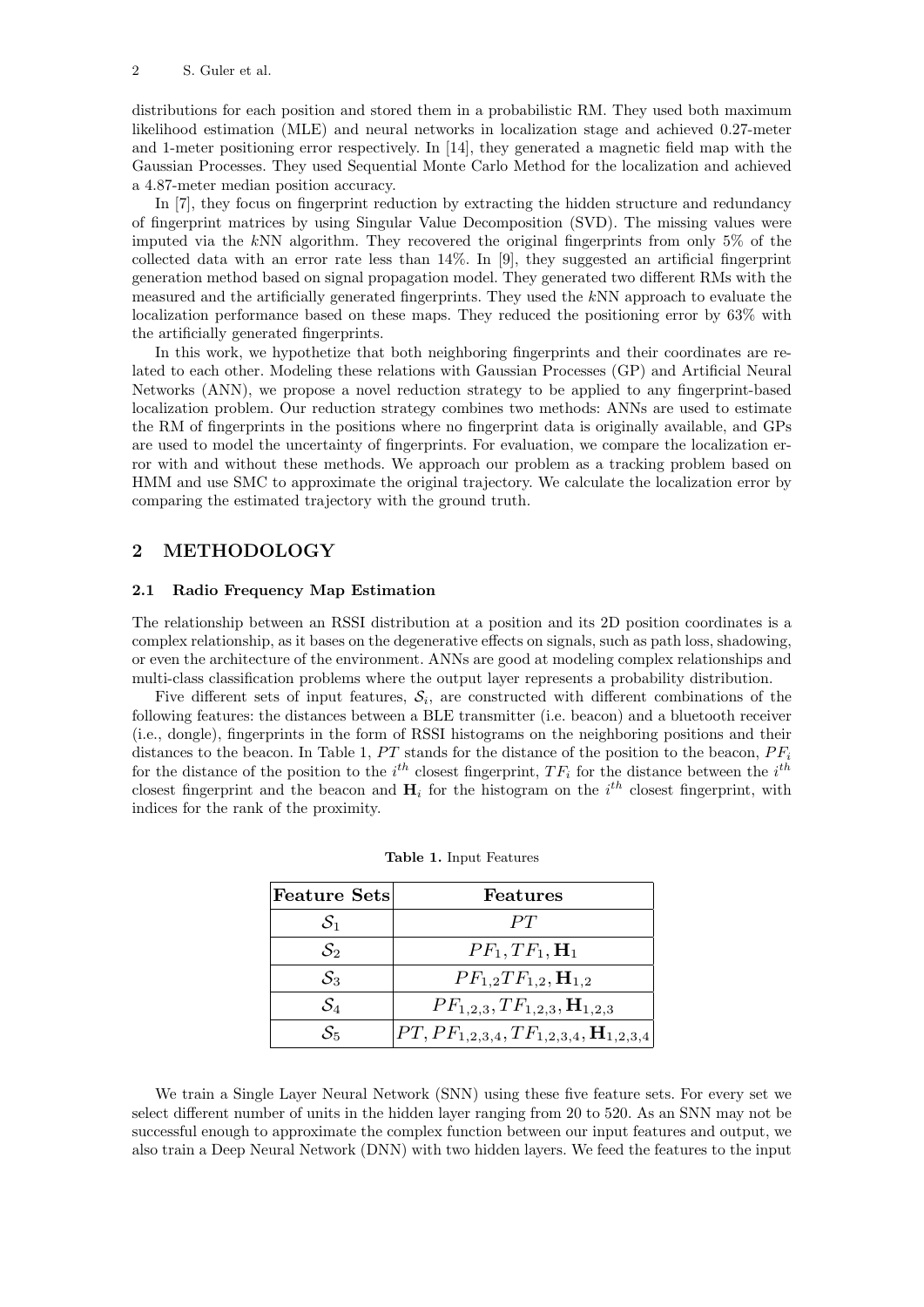layers and we estimate the discrete probability distribution of RSSI values ranging from −100 to −20.

We compare two distributions using a cross-bin comparison metric that is also called the squared Earth Mover's Distance  $(EMD<sup>2</sup>)$  [\[12\]](#page-6-3). It corresponds to the square sum of element-wise difference between the cumulative distribution functions (CDF) of two distributions. In an ordered multi-class classification problem it becomes equivalent to Mallow's distance [\[8\]](#page-6-4):

$$
EMD^{2}(p,q) \propto ||F_{P}(p) - F_{Q}(q)||_{2}^{2}
$$
\n(1)

where p and q are original and predicted distributions respectively, and  $F_P(p)$  and  $F_Q(q)$  are their cumulative distribution functions.

For intermediate and top layers of ANNs, we select the sigmoid function as the activation function to model complex relations of features. The weights and biases are initialized with the Glorot Initializer and as zero respectively. Weights and bias values are optimized via the RMSProp algorithm [\[6\]](#page-6-5).

#### 2.2 Active Learning with Gaussian Processes

We use GP to model the mapping functions between the positions and the fingerprints together with the uncertainty in these positions. GP is composed of random variables,  $f$ , any finite set of which have a joint Gaussian distribution. The positions and the RSSI values are the observations, and the functions are the latent variables (see Fig. [1\)](#page-2-0). When the functions for the given observations are known, the function value,  $f_*$ , for a new position,  $x_*$ , can be calculated.



<span id="page-2-0"></span>Fig. 1. Graphical Model of Gaussian Process Regression [\[11\]](#page-6-6)

We assume that the distances between the positions makes a difference in RSSI distributions. We use a squared exponential function as the covariance function with the kernel  $k(\mathbf{x}_i, \mathbf{x}_j)$ . The hyper-parameters of the kernel,  $\sigma_f$ ,  $\sigma_n$ , and l are optimized with gradient ascent by maximizing the log marginal likelihood as in [\[11\]](#page-6-6). Each function for each input value is treated as a random variable and they have a joint Gaussian distribution.The predictive distribution of RSSI values is computed as follows:

$$
f_*|\mathbf{x}_*, \mathbf{x}, \mathbf{r}, \sim \mathcal{N}(\mu_*, \Sigma_*)
$$
  
\n
$$
\mu_* = m(\mathbf{x}) + K(\mathbf{x}_*, \mathbf{x})[K(\mathbf{x}, \mathbf{x}) + \sigma_n^2 I]^{-1} (\mathbf{r} - m(\mathbf{x}))
$$
  
\n
$$
\Sigma_* = K(\mathbf{x}_*, \mathbf{x}_*) - K(\mathbf{x}_*, \mathbf{x})[K(\mathbf{x}, \mathbf{x}) + \sigma_n^2 I]^{-1} K(\mathbf{x}, \mathbf{x}_*)
$$
\n(2)

where r and x are the RSSI observations and positions respectively. The function value can be predicted only by calculating the correlation between existing positions and a new coordinate. The output value  $\mathbf{r}_*$  differs from  $f_*$  only in the sense that it has an additional noise term in its covariance,  $\Sigma_* + \sigma_n^2 I$ .

Predictive variance,  $\Sigma_*$ , is used for iterative active fingerprint selection. In the initial step, a random fingerprint is selected for training. At each step, the fingerprint that has the greatest variance is added to the training set. Retraining with the newly added fingerprint, predictive variance for each of the remaining positions is recalculated and this procedure continues until we reach a target number of fingerprints.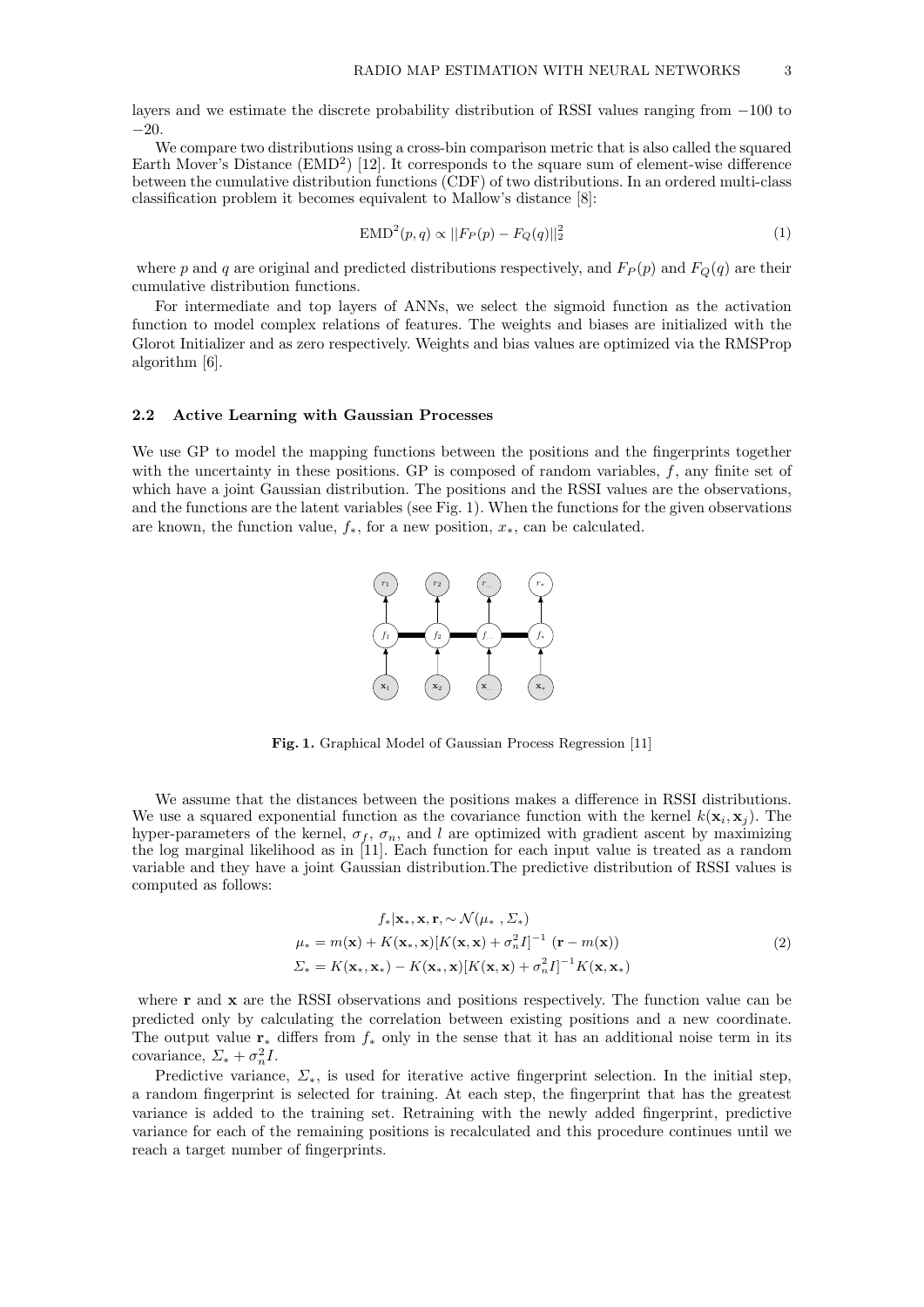### 2.3 Tracking with Radio Frequency Map

We model the tracking problem as HMM, as in Fig. [2.](#page-3-0) Measurements,  $\mathbf{r}_t$ , are the RSSI values and the latent variables,  $\mathbf{x}_t$ , are the positions. We are to estimate the current position,  $\mathbf{x}_t$ , given the observations so far. Filtering,  $p(\mathbf{x}_t, \mathbf{r}_{1:t})$ , is a recursive process:



<span id="page-3-0"></span>Fig. 2. Graphical Model for Tracking Problem

$$
p(\mathbf{x}_t, \mathbf{r}_{1:t}) = p(\mathbf{r}_t|\mathbf{x}_t) \sum_{i=1}^t p(\mathbf{x}_{t-i+1}|\mathbf{x}_{t-i}) p(\mathbf{x}_{t-i}, \mathbf{r}_{1:t-i})
$$
\n(3)

For the transition density,  $p(\mathbf{x}_{t-i+1}|\mathbf{x}_{t-i})$ , a diffusion-based motion model is used as explained in [\[4\]](#page-6-7). For the observation densities,  $p(\mathbf{r}_t|\mathbf{x}_t)$ , we use the RM estimations, matrices that store the conditional probabilities,  $p(\mathbf{r}|\mathbf{x})$ . When the latent variable space is too big and/or continuous, the exact method will be intractable and/or impossible to apply. We employ an SMC method, the particle (bootstrap) filter, to approximate the conditional marginal distribution,  $p(\mathbf{x}_t|\mathbf{r}_{1:t})$ . We evaluate the final results by measuring the filtered trajectory of positions with the ground truth trajectories (see [\[4\]](#page-6-7) for details).

### 3 EXPERIMENTS AND RESULTS

We conducted our experiments on two different datasets, collected from two different areas, the first of which,  $A_1$ , is a living room  $(5.28 \times 6.35 \text{ m}^2)$  containing six BLE beacons, logged at 50 positions each for 24 hours [\[4\]](#page-6-7) (see Fig. [3a\)](#page-3-1). The second area,  $A_2$ , is a home simulation environment  $(10.40 \times 5.95 \text{ m}^2)$  [\[15\]](#page-6-8), with six beacons, logged at 50 positions each for 20 minutes. (see Fig. [3b\)](#page-3-2).

<span id="page-3-1"></span>

<span id="page-3-2"></span>Fig. 3. Fingerprints are represented by black dots on two test areas.

We used 70% of these fingerprints for training, and the remaining for validation and test purposes. The training data were used for optimizing the weights and biases, and the validation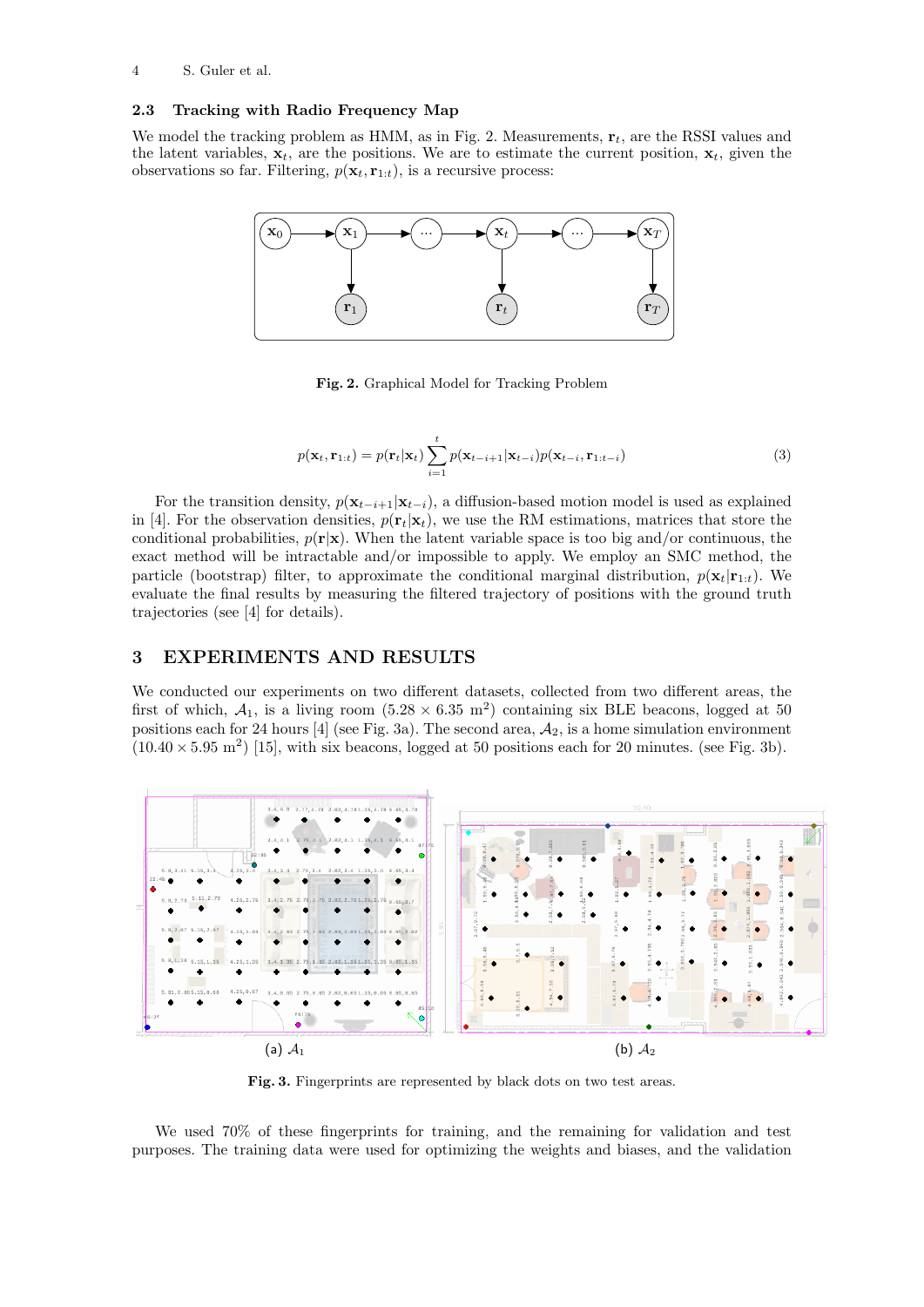data for selecting the best model. The test data were used only for evaluating the localization performance. All computations were performed on an Intel Core i7 based computer and 8GB of RAM. The models were constructed on Keras 2.1.5 with Tensorflow as backend.

For the test area of  $A_1$ , we trained the SNN with five feature sets (see Table [1\)](#page-1-0) and 25 different hidden unit sizes. We repeated the training process ten times, constructing ten different randomly selected fingerprint configurations which are then used to compare the results of these feature sets. We evaluate the performance by measuring the average validation loss over all beacons. Fig. [3](#page-4-0) shows that  $S_1$  yields much greater error than the remaining feature sets, meaning the estimations that depend solely on the distance to the beacons perform very poorly.  $S_4$  has the best performance with minimum  $EMD<sup>2</sup>$  loss with 60 units in the hidden layer. It shows that the input feature with the four nearest fingerprint data, their distances to the beacons, and their histograms performs better than the other feature sets. We trained the DNN with hidden unit sizes ranging from 10 to 100. Finally, the configuration of  $\mathcal{S}_4$  and 40 units is the best architecture for each layer, as seen in Fig. [3.](#page-4-0) Repeating the same experiments for the fingerprints collected in the  $A_2$ , we found that  $S_3$ and 40 hidden units in the hidden layers performs better for both SNN and DNN (see Fig. [3\)](#page-4-1).

<span id="page-4-1"></span><span id="page-4-0"></span>

Fig. 4. Errors with respect to hidden unit sizes for two environments

To evaluate our strategy, we trained ANNs using (i) all collected fingerprints, (ii) randomly selected 70% of the fingerprints and (iii) actively selected 70% of the fingerprints. With the trained networks, we made estimations of dense RMs with 0.1-meter intervals for ten times.

We used the constructed maps as the observation distribution in the particle filter to estimate the trajectory points. We applied the SMC with 2000 particles and at 400 trajectory points in  $A_1$ and  $A_2$ . In each run, the first 32 estimated points were omitted as burn-in period. We run the filtering algorithm ten times for each radio frequency map and each time particles were initialized randomly. This prevented us from getting poor performance because of the random initialization. We reported the performance of our methodology as median tracking error instead of the mean absolute error, because errors form skewed distributions, which are clearly non-Gaussian. Tracking accuracies in  $\mathcal{A}_1$  and  $\mathcal{A}_2$  are given in Fig. [5a.](#page-5-0)

We have three observations. The first one is that deep neural networks cause higher median error in both areas. Second one is when the training size is decreased from 100% to 70% of data,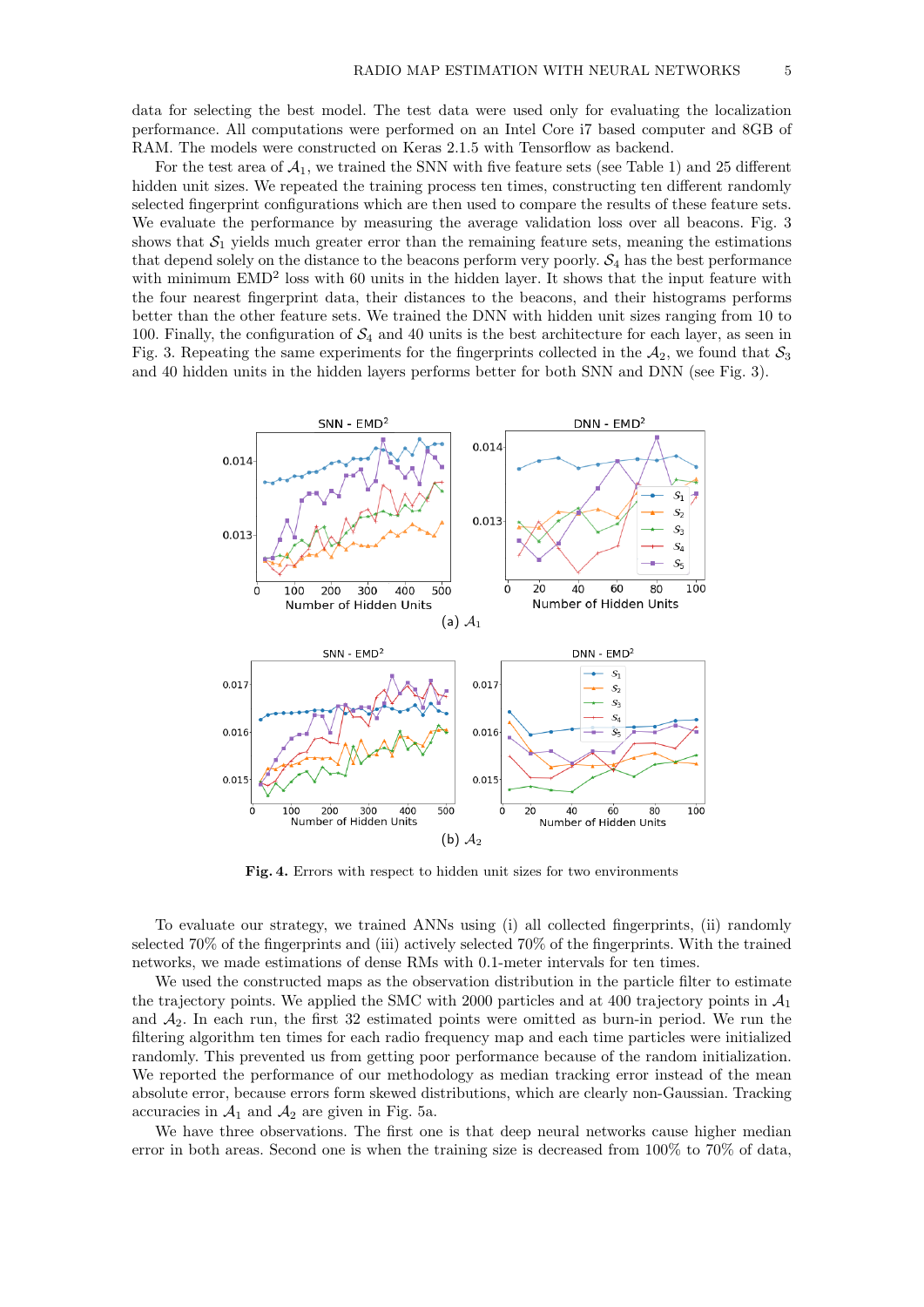median error increases. Finally, the median error for the actively selected data in each test area is lower than the one for the randomly selected data regardless of the neural network type.

As seen in Table [2,](#page-5-1) we can reduce the number of training data by 30% while increasing the tracking accuracy by at most  $8.1\%$  in return. For  $A_1$ , the resulting increase are 1.9% and 2.3% for SNN and DNN, respectively. For  $A_2$ , the resulting increase are 8.1% and 3.96%.

<span id="page-5-0"></span>

Fig. 5. Comparisons of neural network performances in both areas with different selection strategies. "All" refers to the case when all collected fingerprints are used.

<span id="page-5-1"></span>Table 2. Accuracy results of NNs in both areas. 50% corresponds to the second quartile (median) error of positioning error distribution.

| $\mathcal{A}_1$ |                               |      |  | $\mathcal{A}_2$ |                          |      |
|-----------------|-------------------------------|------|--|-----------------|--------------------------|------|
|                 | $NN$ type Fingerprints $50\%$ |      |  |                 | NN type Fingerprints 50% |      |
| <b>SNN</b>      | All                           | 2.10 |  | <b>SNN</b>      | All                      | 2.83 |
|                 | Random                        | 2.28 |  |                 | Random                   | 3.21 |
|                 | Active                        | 2.14 |  |                 | Active                   | 3.06 |
| <b>DNN</b>      | All                           | 2.20 |  | <b>DNN</b>      | All                      | 3.03 |
|                 | Random                        | 2.29 |  |                 | Random                   | 3.22 |
|                 | Active                        | 2.25 |  | Active          | 3.15                     |      |

## 4 CONCLUSION

We propose a novel approach to reduce the training size required to estimate probabilistic radio maps by picking training positions adaptively. We have two conclusions showing the success of our approach. First, we pick the fingerprint positions in an adaptive manner, we estimate fingerprints at remaining positions better than we do with the randomly selected fingerprints in both test areas. Second, we reduced the training size by 30% with an increase in the median error by a maximum of 8.1%. Since fingerprinting is a time-consuming procedure in indoor localization field, this study would be used to reduce the fingerprinting process of any other study in the indoor localization research area.